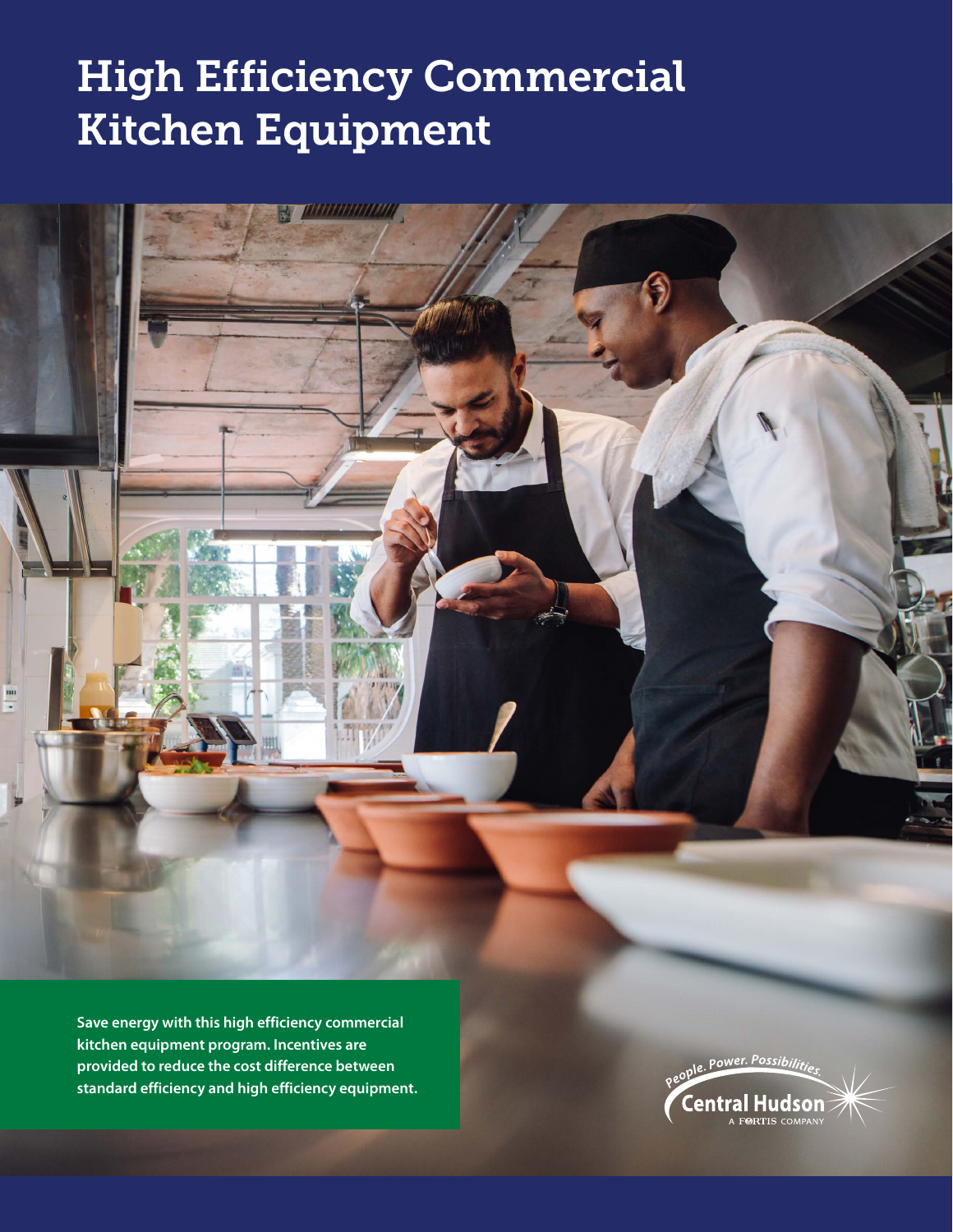

# **Commercial Kitchen Equipment**

# **Program Details & Instructions**

Central Hudson Gas & Electric's (CHGE) Commercial Electric and Gas Kitchen Equipment Programs are designed to help non-residential customers replace aging, inefficient equipment and systems with energy-efficient technologies by providing rebates and technical assistance that will facilitate the installation of premium efficiency equipment.

Details of the program, including rebate levels and technical requirements, are subject to change without prior notice.

Visit [CentralHudson.com/Incentives](http://CentralHudson.com/Incentives) to review the most current program information, or call 800-515-5353.

#### **Eligible Participants**

Rebates are available to non-residential, commercial, industrial, government, institutional and non-profit electric and gas service customers within the CHGE service territory. All applications must be submitted through a participating Trade Ally.

# **Eligible Equipment**

Eligible equipment and rebate amounts are listed on the following pages of this measure list. These measures are subject to the associated technical eligibility criteria.

All equipment must be new; used or refurbished equipment is not eligible. This form is applicable to retrofit projects that are completed and invoiced Jan. 1, 2022, through Dec. 31, 2022.

Customers cannot have received incentives from any other programs for the same equipment where a rebate is being requested in this application.

New construction projects and additions to existing facilities are not eligible through the Prescriptive programs.

## **Pre-Approval Requirements**

Projects with total rebates less than or equal to \$10,000 do not require pre-approval from CHGE. The applicant must purchase the qualifying equipment and submit a completed application form and supporting documentation within 90 days of the invoice date.

Projects with total rebates greater than \$10,000 require pre-approval from CHGE prior to purchasing and installing any equipment to guarantee rebate availability. After the application has been pre-approved by CHGE, the applicant will be notified in writing, assigned a project identification number, and given any specific instructions. The applicant may then purchase and install the pre-approved equipment.

# **Terms & Conditions**

Please review and sign the program Terms and Conditions on the last page of this application.

#### **Participation Instructions**

#### **Step 1**

Review program materials to confirm your proposed equipment meets program requirements.

For questions, visit the program website at [CentralHudson.com/Incentives](http://CentralHudson.com/Incentives) or contact us at 800-515-5353.

#### **Step 2**

Trade Allies are directed to visit the Application Center to submit an online application on behalf of their customer. Refer to the Application Checklist on page 3 to verify that all required information and documentation is included for submission to CHGE. Applications not requiring pre-approval should also include proof of purchase in the form of detailed invoices, manufacturer specification sheets or other documentation required to demonstrate compliance with eligibility requirements, and a Federal W9 form completed by the applicant.

All elements of a completed application must be uploaded to the Application Center by a valid Trade Ally. Trade Allies in need of credentials for the online application site should contact [CHGEPrograms@icfi.com.](mailto:CHGEPrograms@icfi.com)

All applications will be reviewed for eligibility and completeness. Completed applications will be reviewed in the order they are received. Applicants who submit incomplete applications will be notified of deficiencies by a flaw letter describing the documentation or information needed to complete the application. CHGE may require a pre-installation inspection. CHGE will notify customers if an inspection of the facility is necessary.

Please indicate if the rebate payment should be made payable to the customer of record or a third party, such as the installation contractor. All rebate payments require authorization from the customer of record.

#### **Step 3**

Applications not requiring pre-approval (rebate ≤ \$10,000) will be processed for payment, subject to post-installation inspection.

Applications requiring pre-approval (rebate > \$10,000) will be processed and CHGE will notify the applicant in writing when the review is complete and funds have been reserved.

Upon receipt of program pre-approval, participants may purchase and install their energy-efficient equipment.

CHGE will notify applicant if an inspection of the facility is necessary prior to pre-approval.

Any changes in the proposed equipment, quantities or operating conditions must be approved by CHGE prior to implementation.

#### **Step 4**

Upon project completion, review the pre-approved application and note any changes to the project that occurred during installation.

Submit the pre-approval letter, with the authorized customer signature, proof of purchase for rebate payment, specification sheets and a completed Federal W9 form.

CHGE will notify applicant if an inspection of the facility is necessary prior to final payment processing.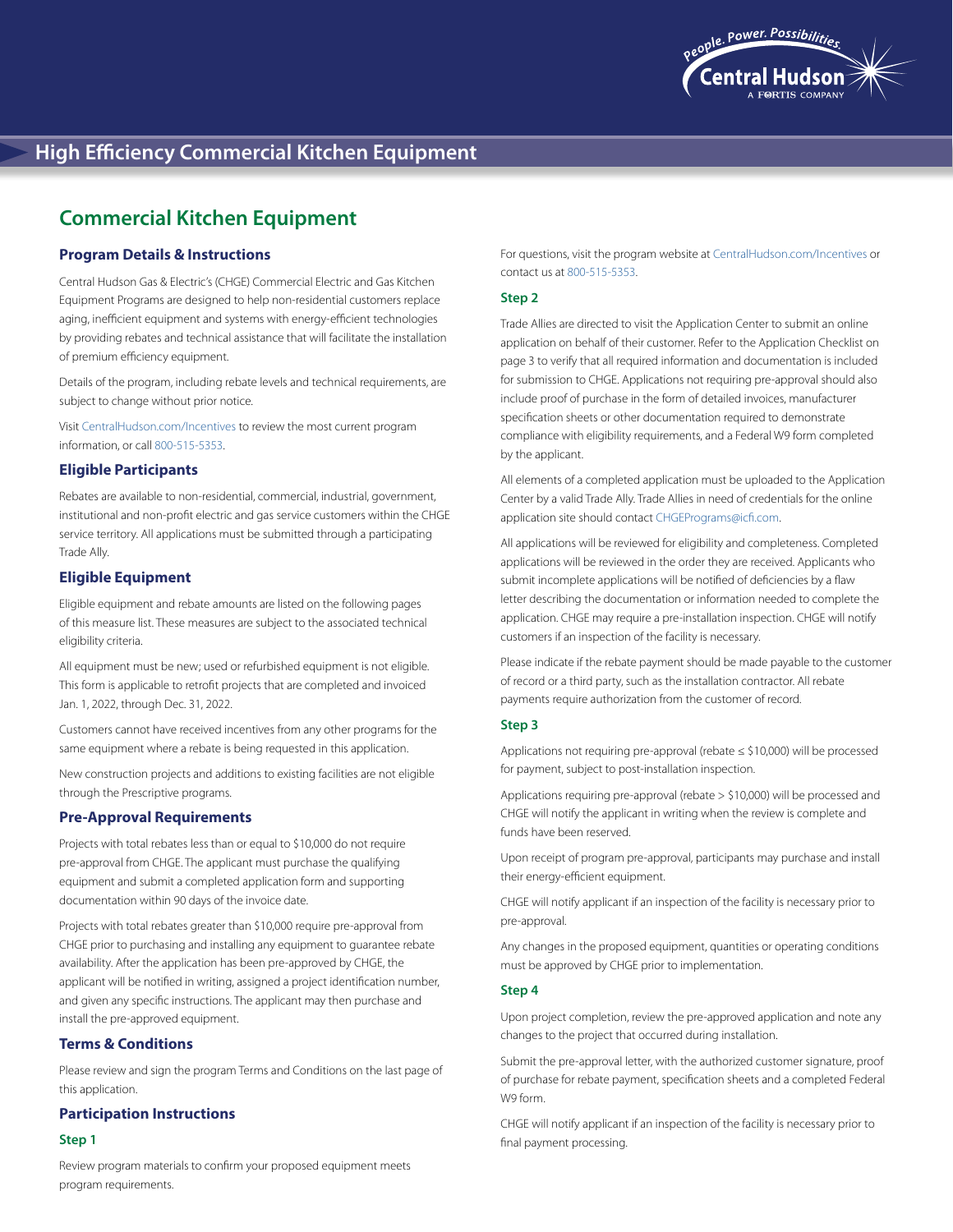#### **All equipment needs to be ENERGY STAR® certified with the exception of Conveyor Ovens and Low Flow Pre-Rinse Spray Valves (requirements listed below).**

#### **Conveyor Ovens**

- Qualifying gas conveyor oven models must meet or exceed baking energy efficiency of ≥42% and have an idle energy rate ≤ 57,000 Btu/h, utilizing ASTM Standard F181.
- Multiple-deck oven configurations are paid per qualifying oven deck.

| <b>Convection Oven</b>                          | Electric | Full     | \$100   |
|-------------------------------------------------|----------|----------|---------|
|                                                 | Gas      | Full     | \$150   |
| <b>Rack Oven</b>                                | Gas      | Single   | \$1,000 |
|                                                 |          | Double   | \$1,000 |
| <b>Steamer</b>                                  | Electric | One Size | \$1,250 |
|                                                 | Gas      |          | \$1,250 |
| Fryer                                           | Electric | Standard | \$200   |
|                                                 |          | Large    | \$200   |
|                                                 | Gas      | Standard | \$200   |
|                                                 |          | Large    | \$200   |
| Griddle                                         | Electric | One Size | \$1,250 |
|                                                 | Gas      |          | \$1,250 |
| <b>Conveyor Oven</b>                            | Gas      | One Size | \$750   |
| <b>Low Flow Pre-Rinse</b><br><b>Spray Valve</b> | Electric | One Size | \$15    |
|                                                 | Gas      |          | \$15    |
| <b>Dishwasher</b>                               | Electric | One Size | \$100   |
|                                                 | Gas      |          | \$100   |
| <b>Icemaker</b>                                 | Electric | One Size | \$125   |

### **VII. APPLICATION CHECKLIST**

#### **Trade Allies**—**Please include the following items when you apply through the Application Center:**

Supporting documentation to include manufacturer's specification (cut) sheets for all equipment.

Complete application worksheet—for retrofit projects only.

- Meet measure code eligibility requirements.
- Upload the completed electronic copy of the worksheet under the files tab of your project in the Application Center.
- Appropriate invoices (if no pre-approval required).

Signed Customer Acknowledgement (if payment is to the contractor).

Signed Terms and Conditions.

A completed Federal W9 form.

CHGE will process applications for payment in the order received and issue incentive payment within 4–6 weeks after project completion and approval.

Applicants will be notified if post-installation inspections are required prior to final payment.

**Please note that failure to provide any of the above items may delay the processing of your application.**